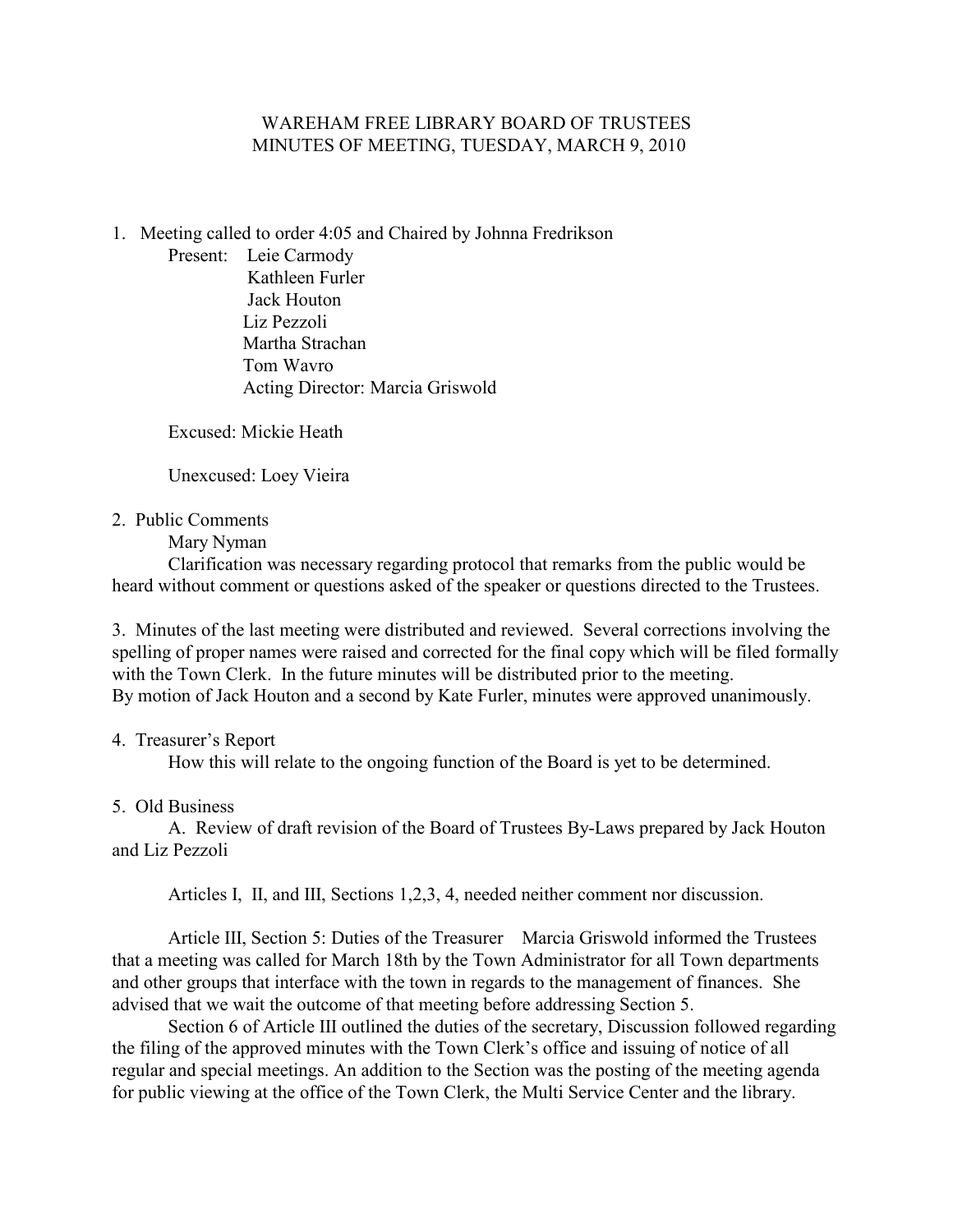### Article IV Meetings

Sections 1 and 2 No changes

Section 3: Special meetings. Add to the section; Notification of Special Meetings shall be posted forty-eight (48) hours prior to the meeting.

Section 5. Clarification was given in reference to "Trustee Matters" in the order of business. "Trustee Matters" would be things like, absences, resignations et.al. Also under "Public Matters", the Board can respond to comments made by the public.

Article V: Library Director and Staff The board shall "appoint" was changed to shall "recommend".............

### Article VI: General

Section 1. Role of chairperson in voting was vigorously discussed. Martha Strachan moved that chairperson be limited from voting. Jack Houton seconded the motion. Discussion followed. Jack Houton moved to table the motion pending further research. Leie Carmody seconded the motion which passed unanimously.

Article VII: Removal of Trustees

It was thought that the Town of Wareham's procedures should be followed. This will be researched so that the by-laws comply with the town charter.

#### Article VIII: Appointment of Committees

General discussion followed regarding both committee assignments for trustees based on suggested committees from the Handbook for Library Trustees and the formation and function of the Executive Committee of the Board. It was suggested that there be further discussion regarding the Executive Committee and that be an agenda item for the next meeting. As well the by-laws will again be presented at our next meeting for review following the incorporation of suggestions from this meeting.

### B. Search for new director

Kate Furler raised the issue of pursuing the hiring of a new director based on the comments and information shared by the TA (Town Administrator) Mark Andrews expressed at the last meeting. A committee of four volunteered to review those resumes in the possession of the Town Administrator. Those four being the Acting Chair Johnna Fredrikson, Martha Strachan, Kate Furler and Tom Wavro. Concern was raised that this activity should be guided especially by town policy, and that the Board should speak publically with one voice when addressing this issue.

C. Public Notification of Board of Trustee Meetings

Public Notification of meetings are properly being posted on the town's website and on a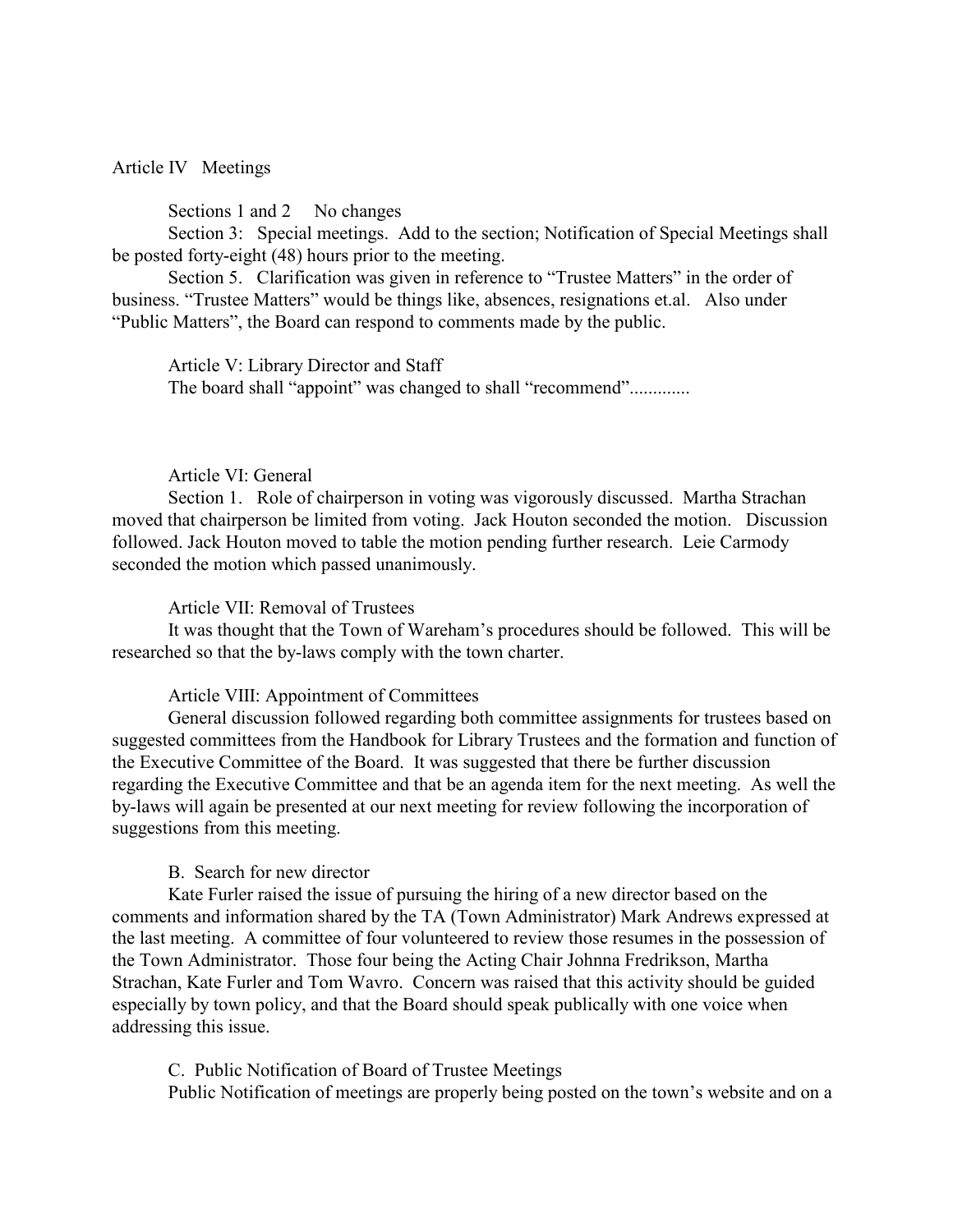bulletin board adjacent to the office of the town clerk.

## 6. New Business

A. & B. Meetings with Friends of the Wareham Free Library and the Foundation Concern was voiced over the need to establish an ongoing dialogue with the Friends. With the reconstitution of the Board this should be a major priority and one initiated by the Board..

Marcia Griswold, addressed this issue suggesting that it was premature for the group to meet with these two groups in view of the meeting on fiscal accountability called by the Town Administrator for the 18<sup>th</sup> of March.. Once boundaries have been set and policy clearly spelled for the Board, the Trustees would be better positioned to enter into an orderly and communicative exchange both with the Friends and the Foundation. Perhaps a written invitation to them asking for a presentation would be advisable. The letter could begin to be prepared by the Chair. Marcia said she would take the matter up with the TA as to how the Board should proceed.

Leie Carmody moved that the Chairperson initiate a letter pending direction from the TA. Motion seconded by Kate Furler. Jack Houton advised that the action was premature and the whole issue be tabled, he thus motioned. Motion seconded by Liz Pezzoli. Motion passed with two absentions Leie Carmody and Martha Strachan.

# 7. Director's Report

Marcia reported that the WFL was been level funded for the next budget year and will remain the same as the past year. \$50, 000 in the budget for materials. Any donations or funding received for the library in the form of checks should be made out to the Town of Wareham for patron materials.

Also explained by Marcia was the role and activities of the library intern. An exhibit is being planned that will involve the history of the Gatemen baseball team which represent the town of Wareham in the Cape Cod Summer Baseball League. The intern is gathering old team picures and trophies of the past for the exhibit. Marcia added that other exhibits were being considered for the future and that funding is being sought to support more intern activities. Other areas that are being explored include a possible working relationship with the high school to develop curriculum also a boat building initiative through a relative of the intern. Marcia further explained that the volunteer initiative h as been favorably responded to by many local individuals and that over 106 hours of volunteer time was recorded. The training and monitoring of these volunteers has been essential to their continued commitment and development as volunteers. Also thought is being given to the develop of a library newsletter

# 8. Trustee Matters

Trustee Liz Pizzoli asked for the floor and then read her letter of resignation which with due respect was submitted to the Acting Chair.